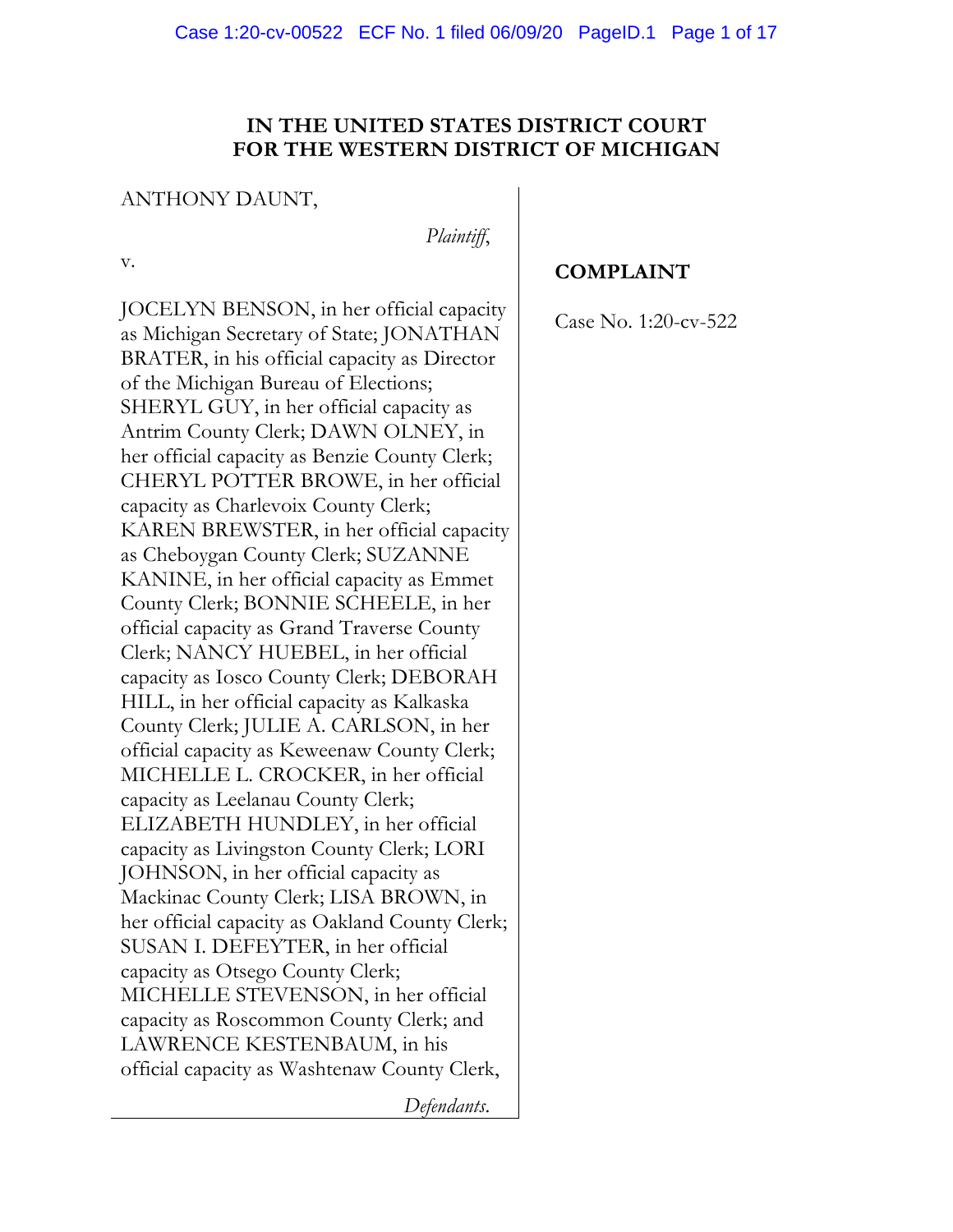Plaintiff, Anthony ("Tony") Daunt, brings this action under the National Voter Registration Act of 1993 (NVRA), 52 U.S.C. §20507, against Defendants for declaratory and injunctive relief, and alleges as follows:

### **INTRODUCTION**

1. Section 8 of the NVRA requires States to maintain clean and accurate voter registration records.

2. For at least 16 of its counties, Michigan has failed to live up to this requirement.

3. Leelanau County has more registered voters than it has adult citizens who are over the age of 18. That number of voters on the rolls is impossibly high.

4. An additional 15 counties—Antrim, Benzie, Charlevoix, Cheboygan, Emmet, Grand Traverse, Iosco, Kalkaska, Keweenaw, Livingston, Mackinac, Oakland, Otsego, Roscommon, and Washtenaw—have voter registration rates that exceed 90 percent of adult citizens over the age of 18. That figure far eclipses the national and statewide voter registration rate in recent elections.

5. Based on this and other evidence, Defendants are failing to make a reasonable effort to conduct appropriate list maintenance as required by the NVRA.

### **JURISDICTION AND VENUE**

6. The Court has subject-matter jurisdiction because this case alleges violations of the NVRA. 28 U.S.C. §1331.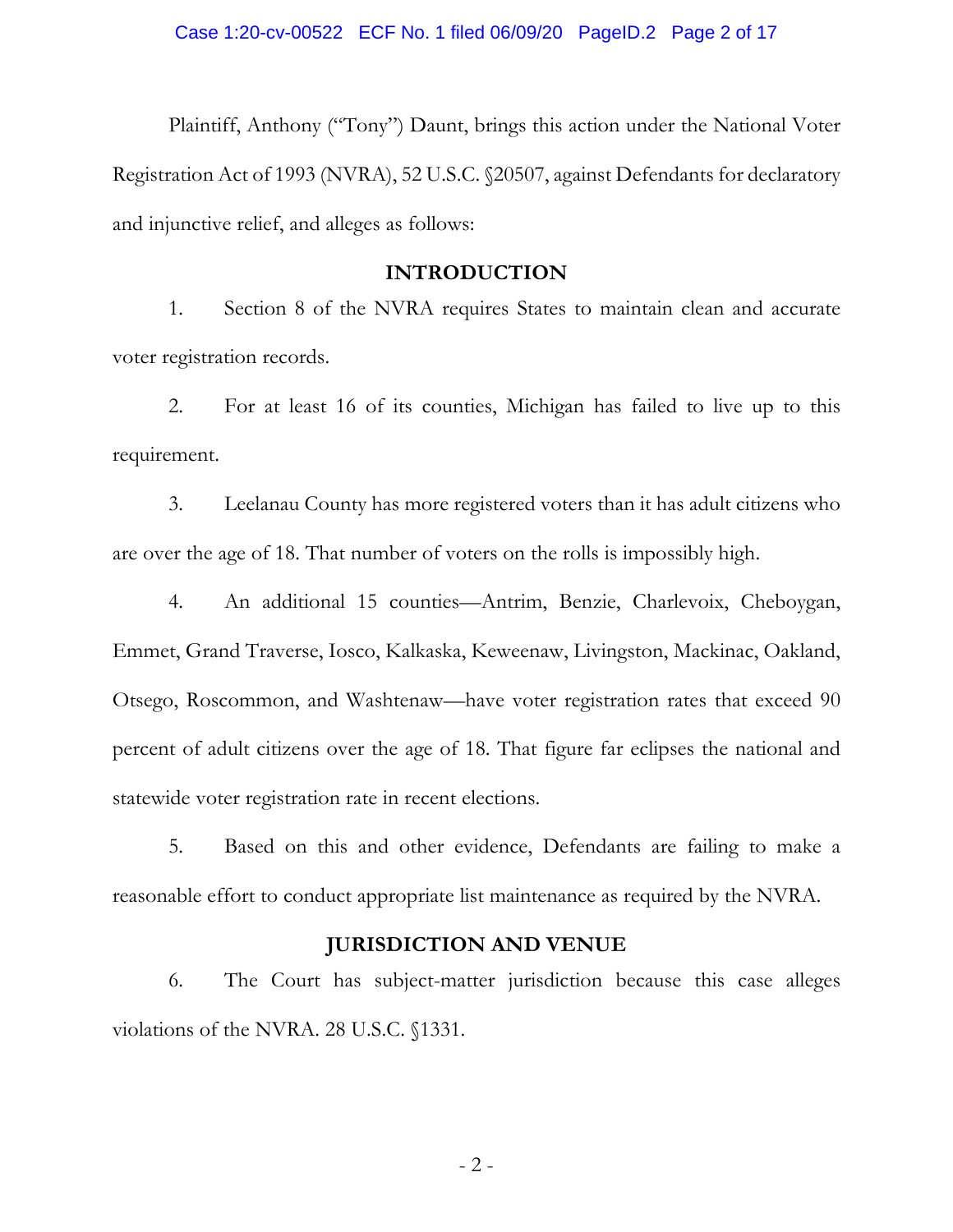7. Venue is proper because a substantial part of the events or omissions giving rise to the claims occurred in this District and because some Defendants "reside" here. 28 U.S.C. §1391.

#### **PARTIES**

8. Plaintiff, Tony Daunt, is a duly registered Michigan voter. Daunt regularly votes in Michigan's primary and general elections. He plans to vote in Michigan's November 2020 general election, including for U.S. President, U.S. Senate, and other offices and ballot measures on the ballot.

9. Because Defendants do not maintain accurate voter rolls, Daunt reasonably fears that ineligible voters can and do vote in Michigan elections. Those votes will dilute his legitimate vote. And Michigan's inaccurate rolls undermine Daunt's confidence in the integrity of Michigan elections, which also burdens his right to vote.

10. Daunt has long been an active member of the Republican Party. He works in Michigan to advance conservative policies and to help elect Republican candidates. Daunt has served, among other roles, as a field director for the College Republican National Committee and a logistics manager and director for the Michigan Republican Party. He is currently an officer and member of the governing body of the Clinton County Republican Party, a member of the governing body of the Michigan Republican Party Committee, and the executive director of the Michigan Freedom Fund.

11. Because Defendants do not maintain accurate voter rolls, Daunt must spend more of his time and resources monitoring Michigan elections for fraud and

- 3 -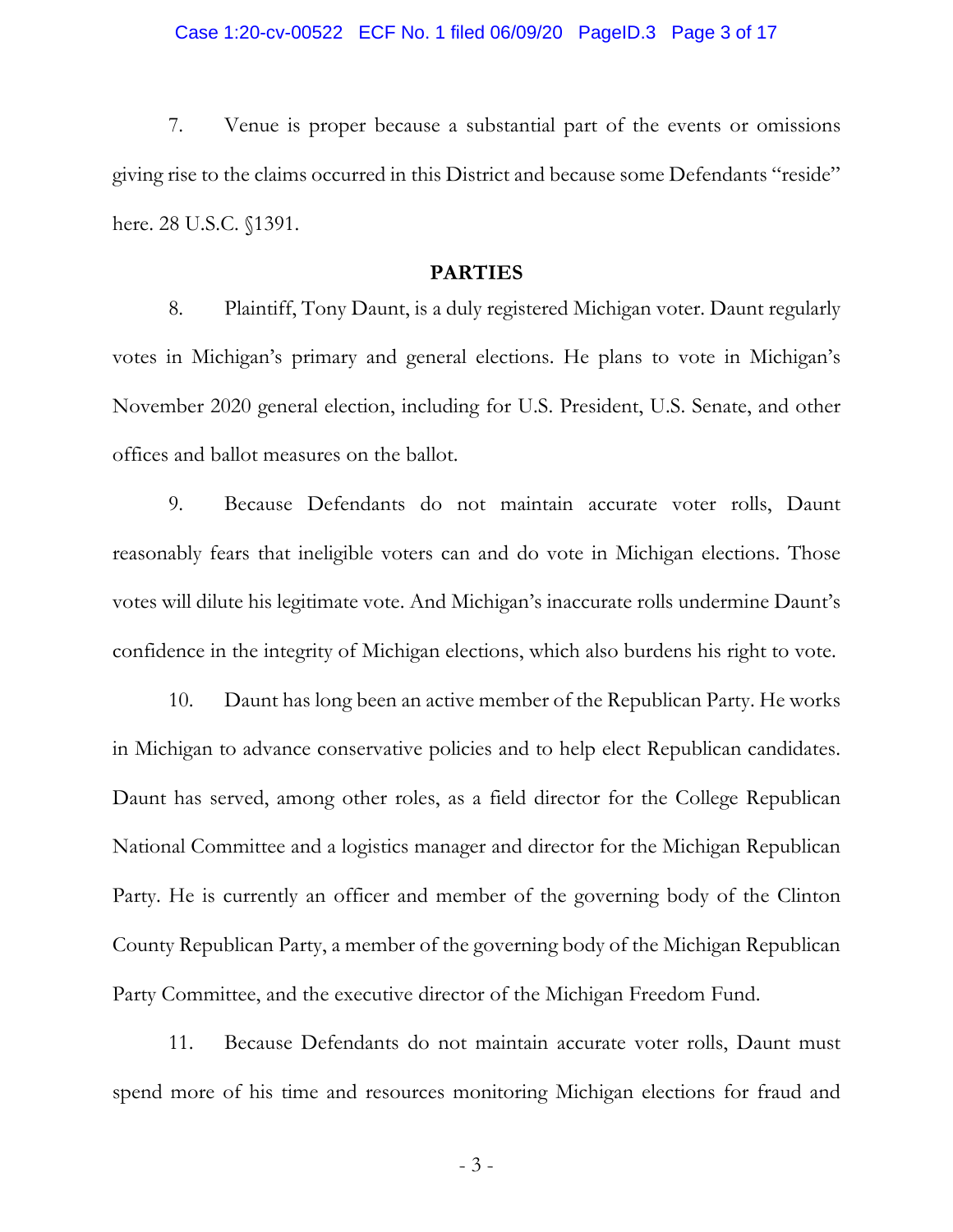#### Case 1:20-cv-00522 ECF No. 1 filed 06/09/20 PageID.4 Page 4 of 17

abuse, mobilizing voters to counteract it, educating the public about election-integrity issues, and persuading elected officials to improve list maintenance.

12. Defendant Jocelyn Benson is Michigan's Secretary of State. She is the State's chief election officer, Mich. Comp. Laws Ann. §168.21, and is responsible for coordinating the statewide list maintenance required by the NVRA, 52 U.S.C. §20509. Secretary Benson is sued in her official capacity.

13. Defendant Jonathan Brater is Michigan's Director of Elections. He is responsible for "perform[ing] the duties of the secretary of state under his or her supervision, with respect to the supervision and administration of the election laws." Mich. Comp. Laws Ann. §168.32. Director Brater is sued in his official capacity.

14. Defendant Sheryl Guy is the Clerk of Antrim County. She is the county's chief election officer and plays a direct role in list maintenance. Clerk Guy is sued in her official capacity.

15. Defendant Dawn Olney is the Clerk of Benzie County. She is the county's chief election officer and plays a direct role in list maintenance. Clerk Olney is sued in her official capacity.

16. Defendant Cheryl Potter Browe is the Clerk of Charlevoix County. She is the county's chief election officer and plays a direct role in list maintenance. Clerk Browe is sued in her official capacity.

- 4 -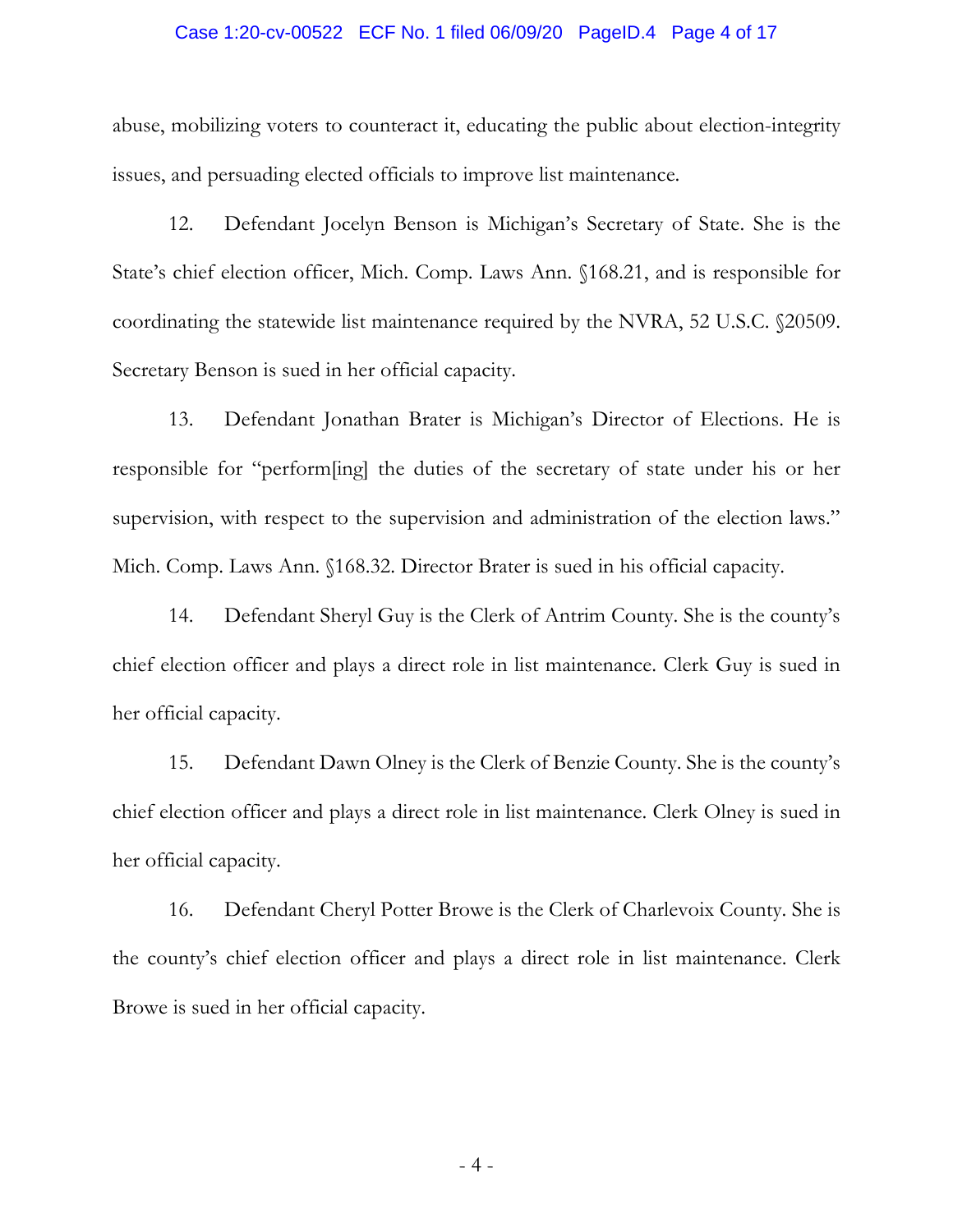#### Case 1:20-cv-00522 ECF No. 1 filed 06/09/20 PageID.5 Page 5 of 17

17. Defendant Karen Brewster is the Clerk of Cheboygan County. She is the county's chief election officer and plays a direct role in list maintenance. Clerk Brewster is sued in her official capacity.

18. Defendant Suzanne Kanine is the Clerk of Emmet County. She is the county's chief election officer and plays a direct role in list maintenance. Clerk Kanine is sued in her official capacity.

19. Defendant Bonnie Scheele is the Clerk of Grand Traverse County. She is the county's chief election officer and plays a direct role in list maintenance. Clerk Scheele is sued in her official capacity.

20. Defendant Nancy Huebel is the Clerk of Iosco County. She is the county's chief election officer and plays a direct role in list maintenance. Clerk Huebel is sued in her official capacity.

21. Defendant Deborah Hill is the Clerk of Kalkaska County. She is the county's chief election officer and plays a direct role in list maintenance. Clerk Hill is sued in her official capacity.

22. Defendant Julie A. Carlson is the Clerk of Keweenaw County. She is the county's chief election officer and plays a direct role in list maintenance. Clerk Carlson is sued in her official capacity.

23. Defendant Michelle L. Crocker is the Clerk of Leelanau County. She is the county's chief election officer and plays a direct role in list maintenance. Clerk Crocker is sued in her official capacity.

- 5 -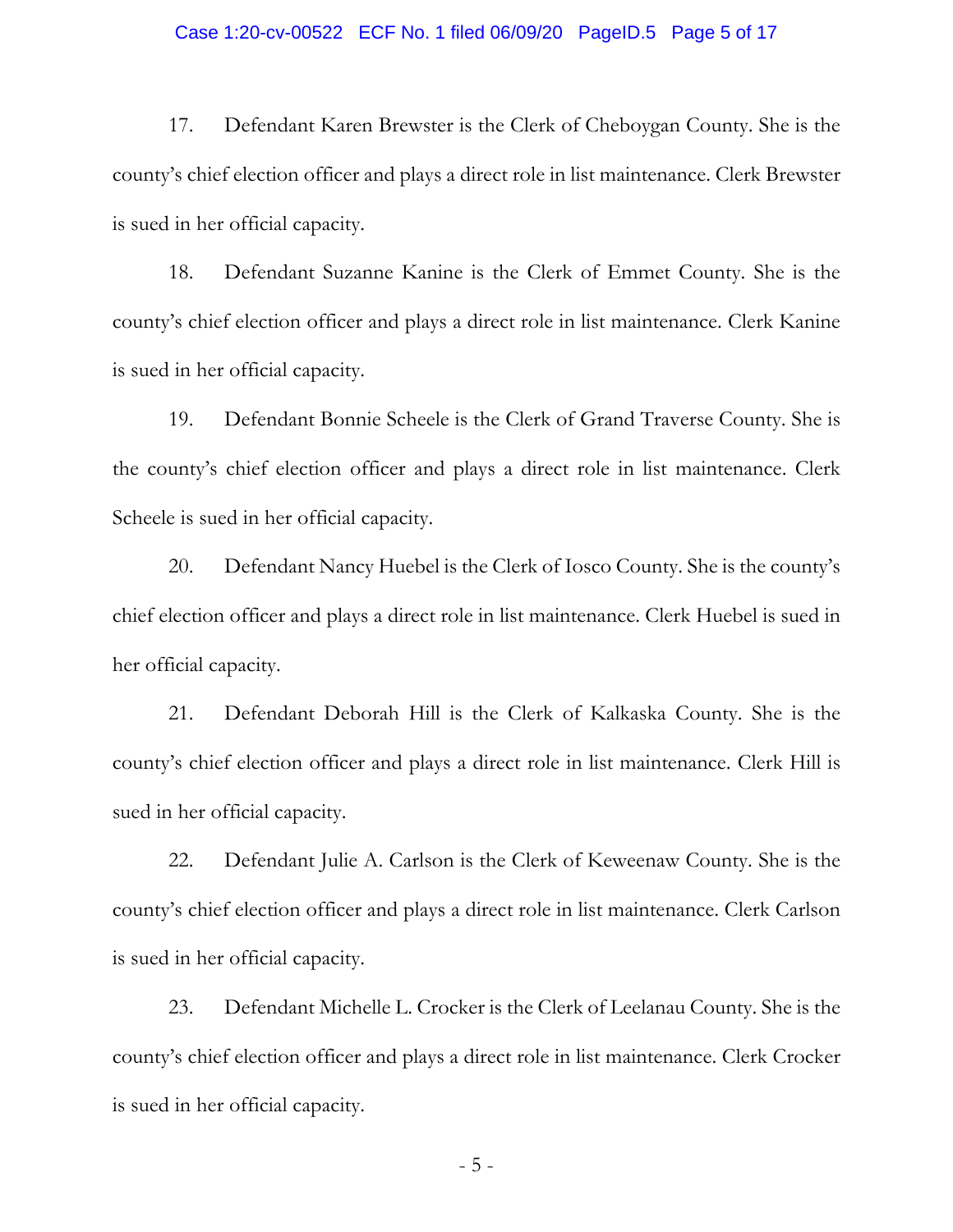#### Case 1:20-cv-00522 ECF No. 1 filed 06/09/20 PageID.6 Page 6 of 17

24. Defendant Elizabeth Hundley is the Clerk of Livingston County. She is the county's chief election officer and plays a direct role in list maintenance. Clerk Hundley is sued in her official capacity.

25. Defendant Lori Johnston is the Clerk of Mackinac County. She is the county's chief election officer and plays a direct role in list maintenance. Clerk Johnston is sued in her official capacity.

26. Defendant Lisa Brown is the Clerk of Oakland County. She is the county's chief election officer and plays a direct role in list maintenance. Clerk Brown is sued in her official capacity.

27. Defendant Susan I. DeFeyter is the Clerk of Otsego County. She is the county's chief election officer and plays a direct role in list maintenance. Clerk DeFeyter is sued in her official capacity.

28. Defendant Michelle Stevenson is the Clerk of Roscommon County. She is the county's chief election officer and plays a direct role in list maintenance. Clerk Stevenson is sued in her official capacity.

29. Defendant Lawrence Kestenbaum is the Clerk of Washtenaw County. He is the county's chief election officer and plays a direct role in list maintenance. Clerk Kestenbaum is sued in his official capacity.

- 6 -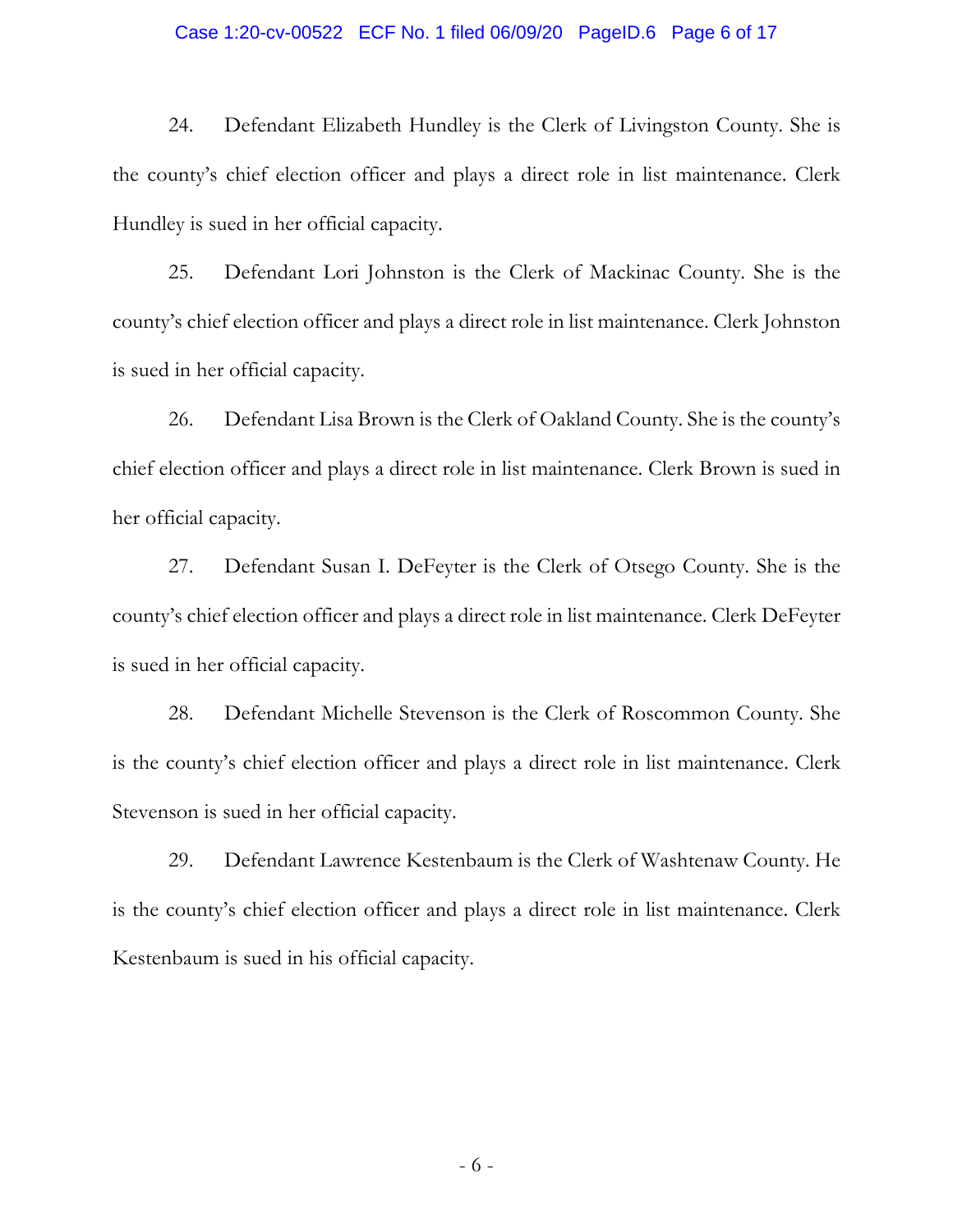### **BACKGROUND**

### **I. Statutory Background**

30. Congress enacted the NVRA "to protect the integrity of the electoral process." 52 U.S.C. §20501(b)(3). Specifically, section 8 was enacted "to ensure that accurate and current voter registration rolls are maintained." §20501(b)(4).

31. Retaining voter rolls bloated with ineligible voters harms the electoral process, heightens the risk of electoral fraud, and undermines public confidence in elections. "Confidence in the integrity of our electoral processes is," in turn, "essential to the functioning of our participatory democracy." *Purcell v. Gonzalez*, 549 U.S. 1, 4 (2006).

32. Section 8 obligates States to "conduct a general program that makes a reasonable effort to remove the names of ineligible voters from the official lists of eligible voters" due to death or change of residence. 52 U.S.C. §20507(a)(4). "[F]ederal law makes this removal mandatory." *Husted v. A. Philip Randolph Inst.*, 138 S. Ct. 1833, 1842 (2018).

33. Each State's program for maintaining voter-registration lists must be "uniform, non-discriminatory, and in compliance with the Voting Rights Act." 52 U.S.C. §20507(b)(1).

34. Specifically, section 8 requires States to "remove the names of ineligible voters from the official lists of eligible voters by reason of (A) the death of the registrant;

- 7 -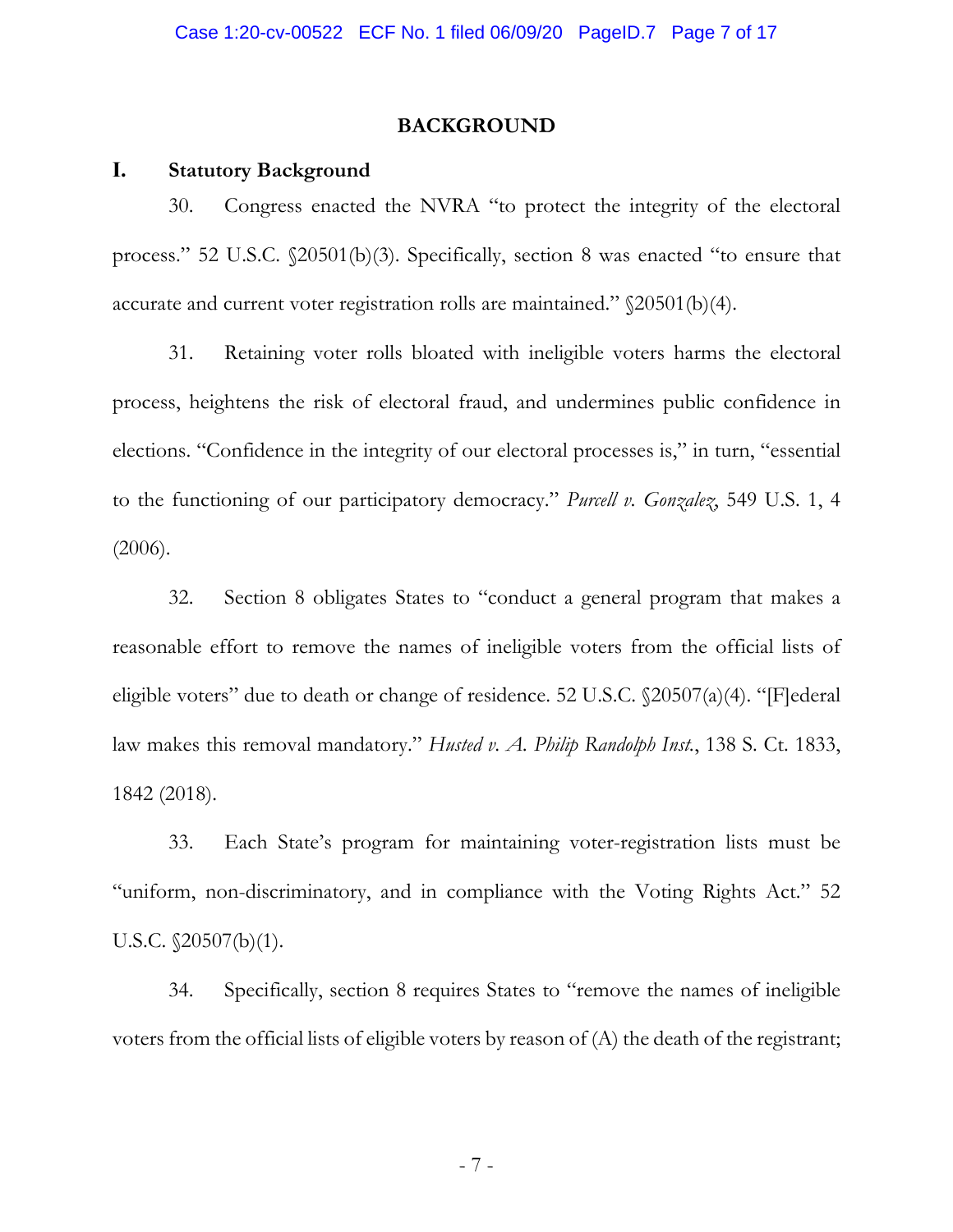#### Case 1:20-cv-00522 ECF No. 1 filed 06/09/20 PageID.8 Page 8 of 17

or (B) a change in the residence of the registrant" to outside her current voting jurisdiction. 52 U.S.C. §20507(4)(A)-(B).

35. The Help America Vote Act (HAVA) also mandates that states adopt computerized statewide voter registration lists and maintain them "on a regular basis" in accordance with the NVRA. 52 U.S.C.  $\[21083(a)(2)(A)\]$ .

36. States must "ensure that voter registration records in the State are accurate and are updated regularly," an obligation that includes a "reasonable effort to remove registrants who are ineligible to vote from the official list of eligible voters." 52 U.S.C.  $\sqrt{21083(a)(4)}$ .

37. HAVA's list-maintenance requirements include coordination with "State agency records on death" and "State agency records on felony status" to facilitate the removal of individuals who are deceased or rendered ineligible under state law due to a felony conviction. 52 U.S.C.  $\[21083(a)(2)(A)(ii)(I) - (II)\]$ .

38. According to the bipartisan Carter-Baker Commission, "registration lists lie at the root of most problems encountered in U.S. elections." Inaccurate voter rolls that contain "ineligible, duplicate, fictional, or deceased voters" invite "fraud." "While election fraud is difficult to measure" (because many cases go undetected, uninvestigated, or unprosecuted), "it occurs." "In close or disputed elections, and there are many, a small amount of fraud could make the margin of difference." And "the perception of possible fraud contributes to low confidence in the system." The

- 8 -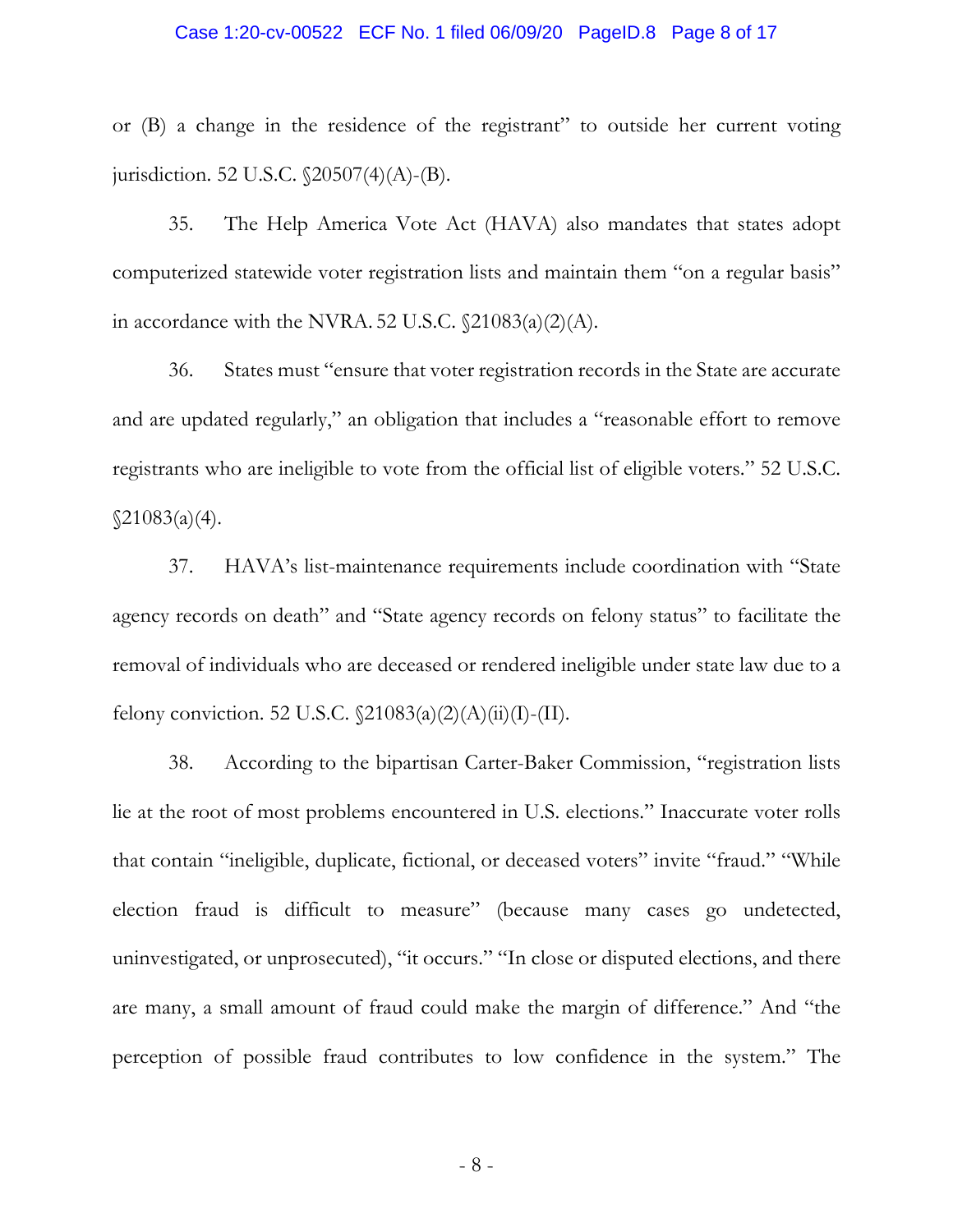#### Case 1:20-cv-00522 ECF No. 1 filed 06/09/20 PageID.9 Page 9 of 17

Supreme Court agrees. *See Crawford v. Marion Cty. Election Bd.*, 553 U.S. 181, 197 (2008) (op. of Stevens, J.).

39. Recognizing these concerns, the NVRA includes a private right of action. It empowers any "person who is aggrieved by a violation" to "provide written notice of the violation to the chief election official of the State involved." 52 U.S.C. §20510(b)(1). "If the violation is not corrected within 90 days after receipt of a notice, … the aggrieved person may bring a civil action in an appropriate district court for declaratory or injunctive relief." §20510(b)(2).

### **II. Defendants' Obligations**

40. Federal law makes Michigan's Secretary of State primarily responsible for list maintenance.

41. The NVRA requires each State to "designate a State officer or employee as the chief State election official to be responsible for coordination of State responsibilities under" the law. 52 U.S.C. §20509.

42. Michigan law designates the Secretary of State as the State's chief election officer. Mich. Comp. Laws Ann. §168.21. It further instructs the Director of Elections to "perform the duties of the secretary of state under his or her supervision, with respect to the supervision and administration of the election laws." §168.32.

43. County clerks also bear list-maintenance responsibilities, serving as the chief election official for each county.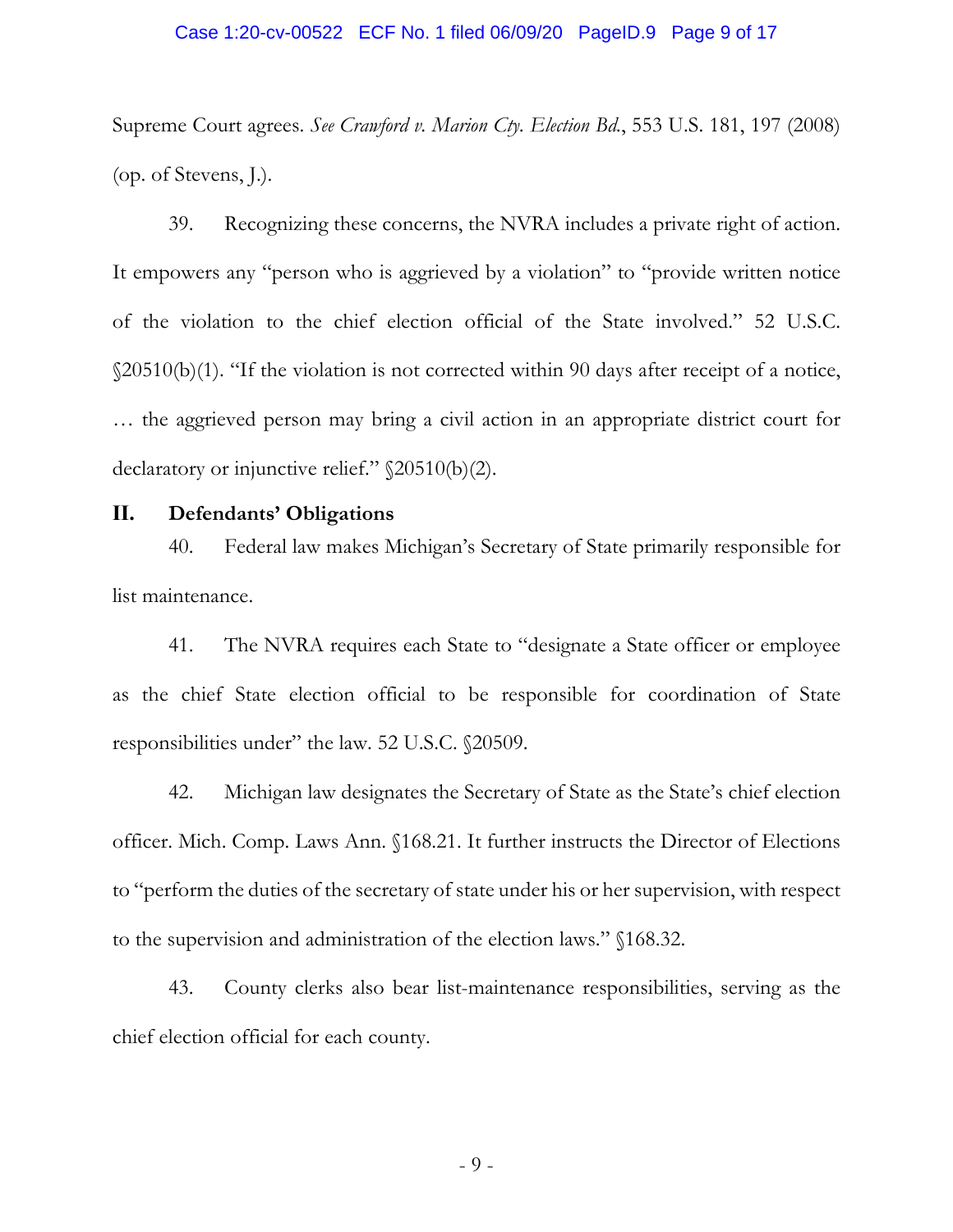#### Case 1:20-cv-00522 ECF No. 1 filed 06/09/20 PageID.10 Page 10 of 17

44. Michigan law provides that "at least once a month, the county clerk shall forward a list of the last known address and birthdate of all persons over 18 years of age who have died within the county to the clerk of each city or township within the county." Mich. Comp. Laws Ann. §168.510. Then, "[t]he city or township clerk shall compare this list with the registration records and cancel the registration of all deceased electors." *Id.*

45. Many county clerks maintain voter registrations directly.

46. Ultimate responsibility for coordinating and overseeing all listmaintenance activities rests with the Secretary. A chief election official "may not delegate the responsibility to conduct a general program to a local official and thereby avoid responsibility if such a program is not reasonably conducted." *United States v. Missouri*, 535 F.3d 844, 850 (8th Cir. 2008).

47. Indeed, "the NVRA's centralization of responsibility counsels against ... buck passing." *Scott v. Schedler*, 771 F.3d 831, 839 (5th Cir. 2014). Courts have rejected the view that, "once the state designates" a local entity to assist with complying with federal law, "her responsibility ends." *Harkless v. Brunner*, 545 F.3d 445, 452 (6th Cir. 2008). "[I]f every state passed legislation delegating" their responsibilities "to local authorities, the fifty states would be completely insulated from any enforcement burdens." *Id*.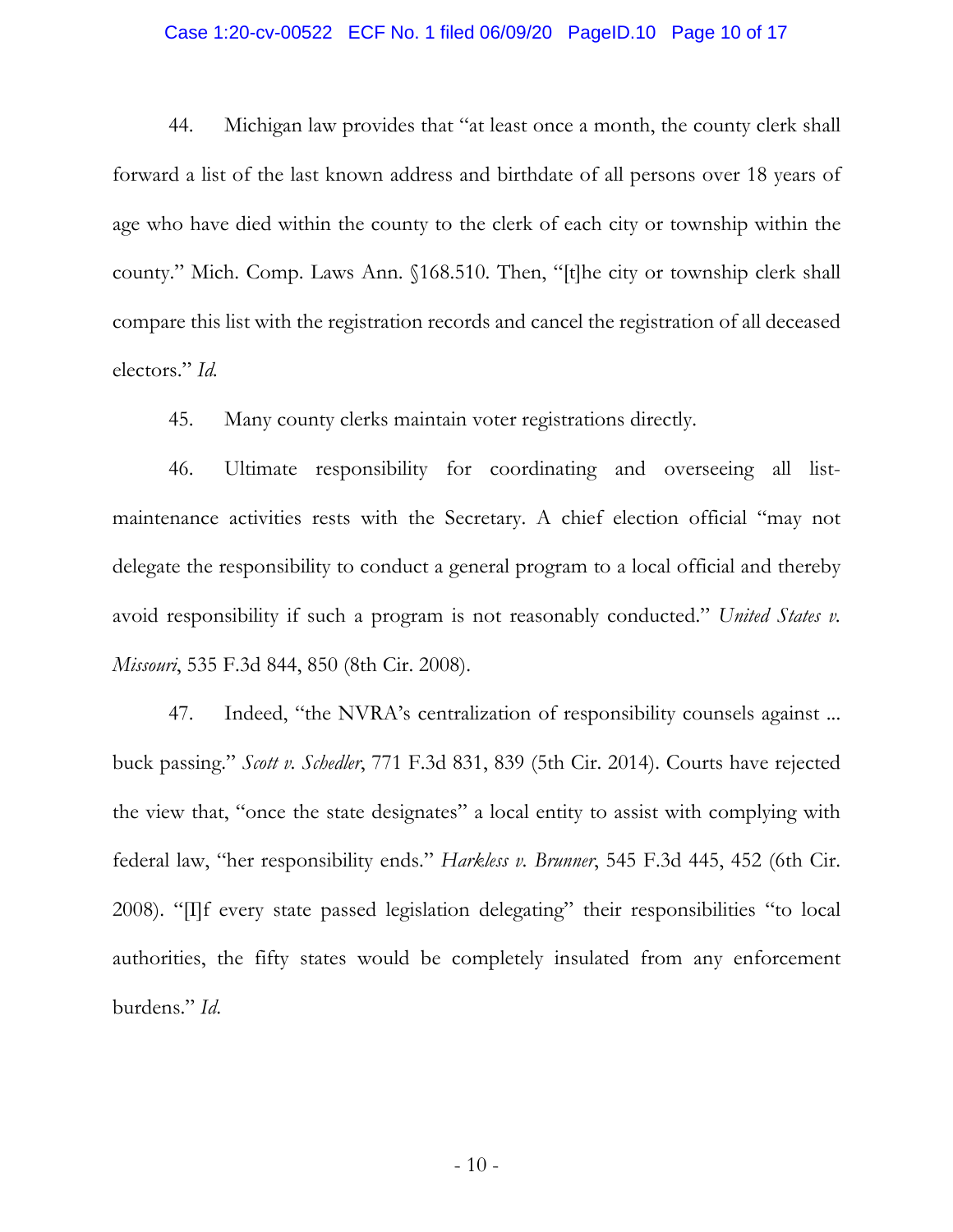### **III. Defendants' Failure to Meet Their List-Maintenance Obligations**

48. An estimated "24 million voter registrations in the United States—about one in eight—are either invalid or significantly inaccurate." *Husted*, 138 S. Ct. at 1838. Michigan is no exception.

49. Based on data gathered from the U.S. Census Bureau's 2014-18 American Community Survey and the most up-to-date count of registered voters available from the Secretary of State's office, one Michigan county has more registered voters than voting-eligible citizens, and 15 others have suspiciously high rates of voter registration. Thus, Michigan is failing to meet its list-maintenance obligations.

50. Comparing the registered voter count to the 2014-18 American Community Survey reveals that Leelanau County has a registration rate of 102%. In other words, there are more registered voters than eligible voters.

51. Additionally, 15 other counties across the State purport to have more than 90% (in some cases, approaching 100%) of their citizen voting-age populations registered to vote: Antrim (97.5%), Benzie (97.2%), Charlevoix (94.4%), Cheboygan (90.2%), Emmet (97.2%), Grand Traverse (95.3%), Iosco (90.4%), Kalkaska (93.5%), Keweenaw (92.1%), Livingston (93.5%), Mackinac (92.3%), Oakland (92.7%), Otsego (93.6%), Roscommon (91.2%), and Washtenaw (91.1%).

52. These voter registration rates are abnormally—or in the case of Leelanau, impossibly—high.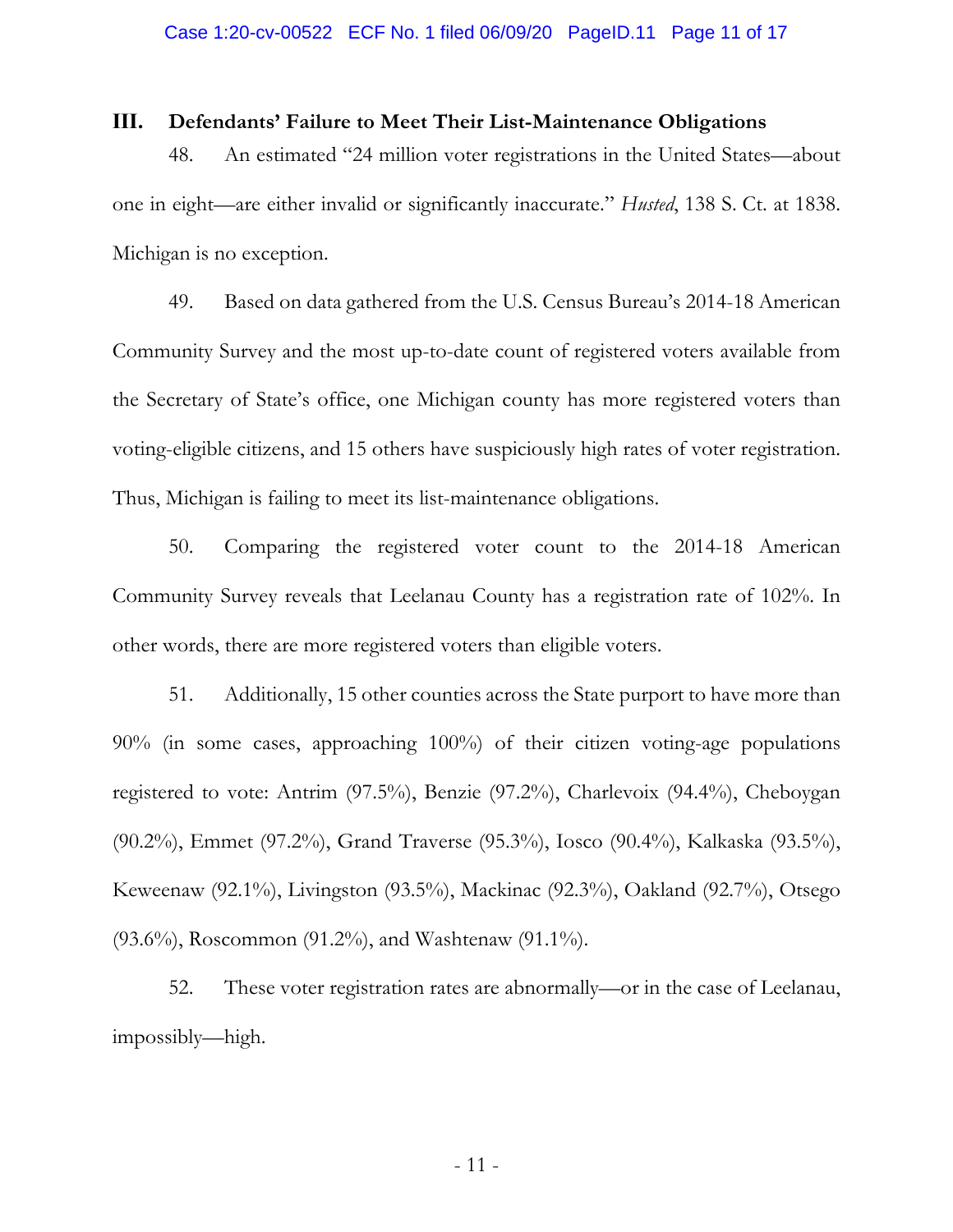#### Case 1:20-cv-00522 ECF No. 1 filed 06/09/20 PageID.12 Page 12 of 17

53. According to the U.S. Census Bureau, 66.9% of the citizen voting-age population was registered nationwide in the November 2018 election.

54. Similarly, 70.3% of the citizen voting-age population was registered in the November 2016 election.

55. The U.S. Census Bureau further reports Michigan's statewide voter registration rates for the 2018 and 2016 elections as 73.4% and 74.1% of the citizen voting-age population, respectively.

56. Thus, these 16 counties are significant outliers, touting voter registration rates 20 to 30 percentage points higher than the national figures from 2018 and 2016, and 15 to 25 percentage points higher than the state figures for the same period.

57. There is no evidence that these counties experienced above-average voter participation compared to the rest of the country or State. Instead, the only plausible explanation for these discrepancies is substandard list maintenance.

58. "[S]ignificantly high registration rates," like these, are a telltale sign that clerks are "not properly implementing a program to maintain an accurate and current voter registration roll, in violation of the NVRA." *Am. Civil Rights Union v. Martinez-Rivera*, 166 F. Supp. 3d 779, 791 (W.D. Tex. 2015).

59. For example, the United States sued Indiana for violating the NVRA in 2006, noting in its complaint that "25 counties had registration totals of 90-95%" of their voting-age population. Indiana quickly confessed to violating the NVRA in a consent decree.

- 12 -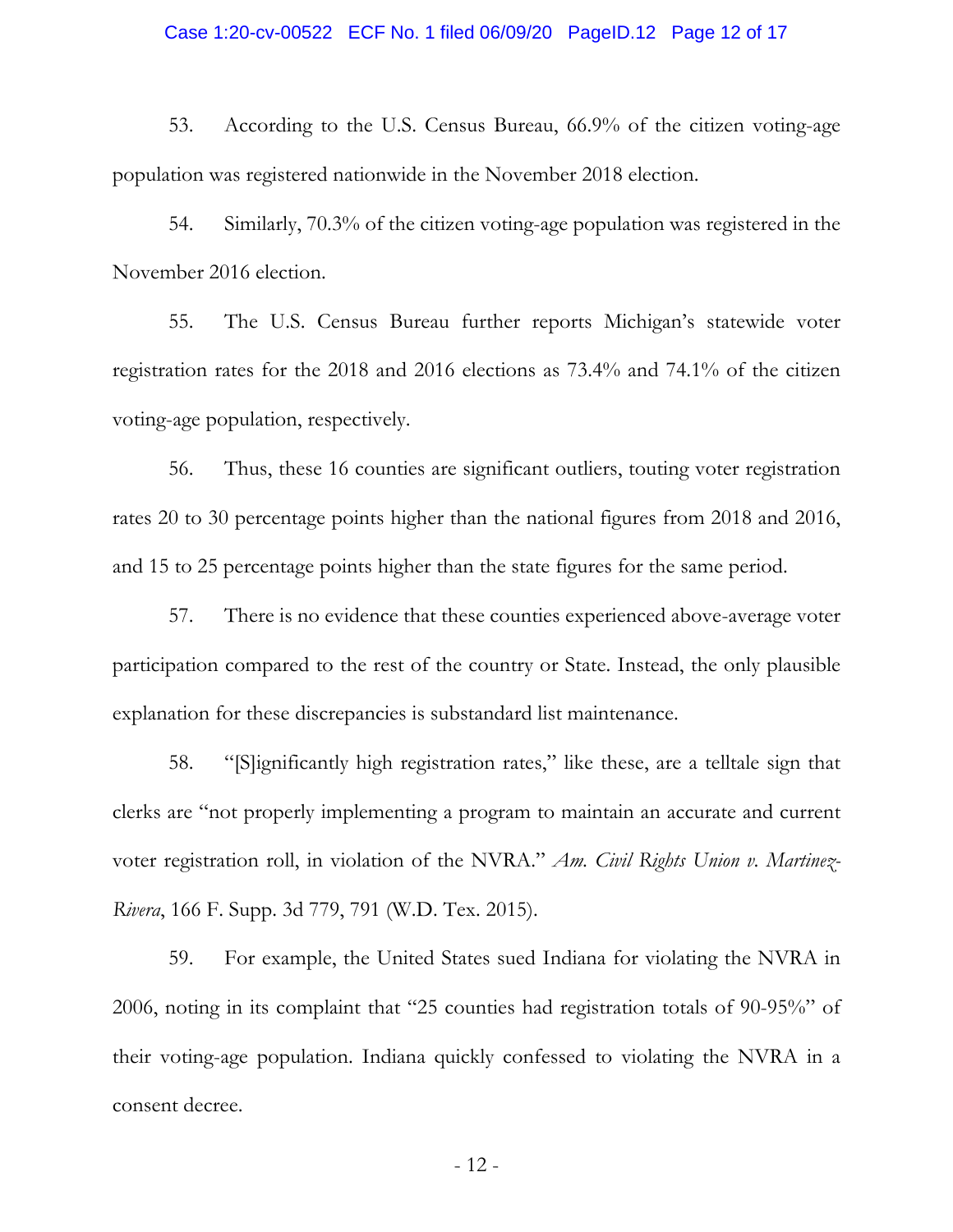#### Case 1:20-cv-00522 ECF No. 1 filed 06/09/20 PageID.13 Page 13 of 17

60. Judicial Watch and True the Vote sued Indiana in 2012, explaining in their complaint that "26 counties … have voter registration rolls that contain between 90% and 100% of TVAP." Indiana agreed to conduct a significant, statewide process to clean up its voter rolls.

61. Also in 2012, Judicial Watch and True the Vote sued Ohio under the NVRA, alleging that "thirty-one counties … have voter registration rolls that contain between 90% and 100% of total voting age population." Ohio agreed to implement heightened review of the accuracy of its voter rolls.

62. Michigan itself has identified problems with list maintenance in the State.

63. Officials admit that Michigan law does not require clerks, when conducting list maintenance, to use information from the U.S. Postal Service's National Change of Address system.

64. The Qualified Voter File was created to maintain the accuracy of Michigan's voter rolls, but it "does not track automatically" critical information including many "[d]uplicate registrations," "[i]nvalid or rejected applications," "[c]onfirmation cards returned," or "[r]esult[s] of returned confirmation card." While this information can be entered manually, an internal "review" revealed that "information isn't always being entered into QVF properly."

65. Defendants' failure to maintain accurate voter rolls violates federal law and jeopardizes the integrity of the upcoming 2020 election.

- 13 -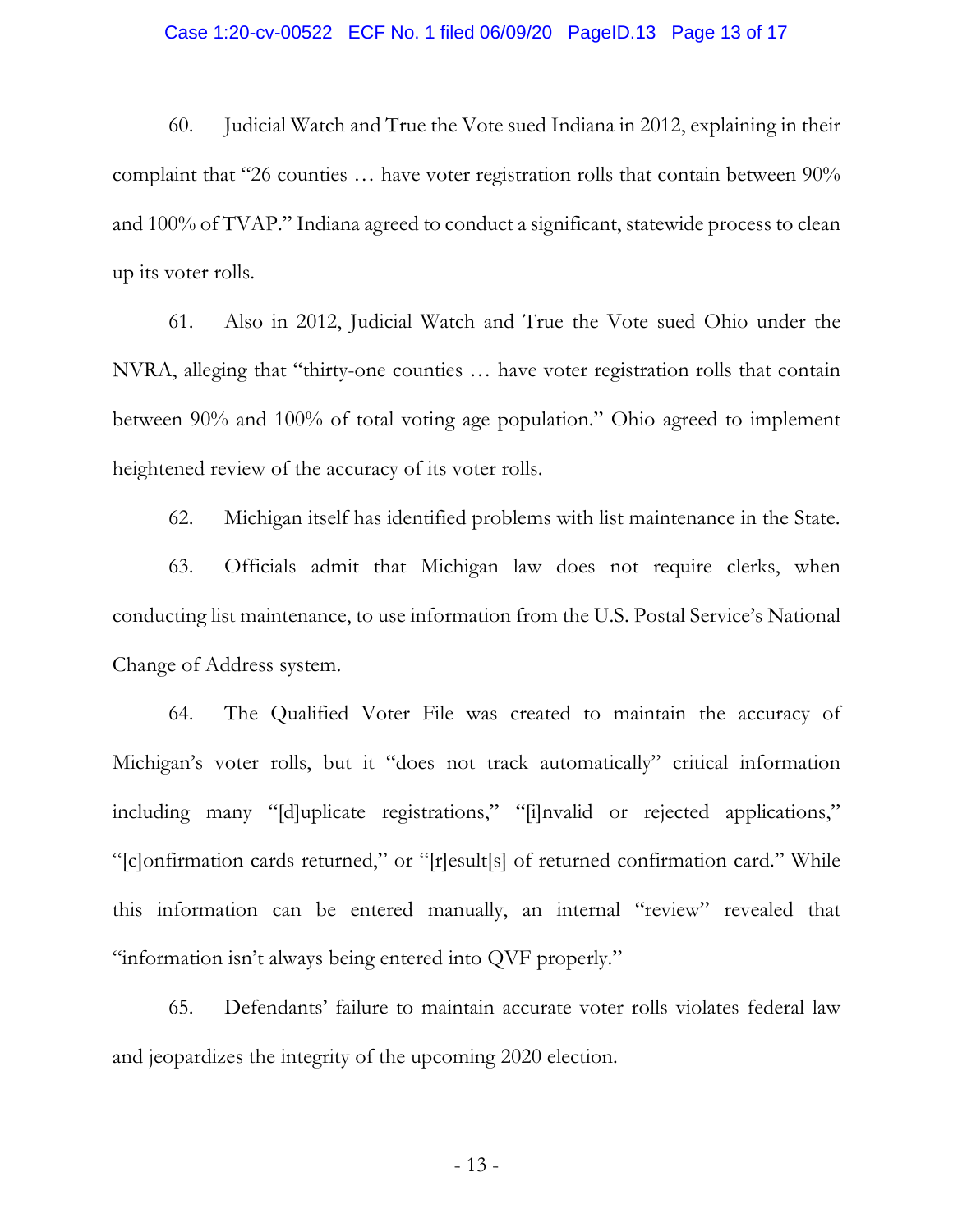### **IV. Plaintiff's Statutory Notice**

66. Under the NVRA, "Plaintiffs have [statutory] standing assuming they provided proper notice within the meaning of 52 U.S.C. §20510(b)(1)." *Bellitto v. Snipes*, 221 F. Supp. 3d 1354, 1362 (S.D. Fla. 2016).

67. On February 26, 2020, Daunt mailed a statutory notice letter to Secretary Benson and Director Brater, notifying them that 19 Michigan counties were in violation of section 8 and formally requesting that Defendants correct these violations within the 90-day timeframe specified in federal law.

68. Daunt has since received updated comparisons based on recently available data, revealing that 16 Michigan counties are in violation of section 8. Those numbers are reflected above.

69. The notice letter stated that Daunt "hope[d] to avoid litigation and would welcome immediate efforts by [Defendants] to bring Michigan into compliance with Section 8."

70. Daunt asked the Secretary and Director to "establish, if one has not already been initiated, a comprehensive and nondiscriminatory list maintenance program in compliance with federal law" and to "identify and remove [several] categories of individuals from the official lists of eligible voters."

71. Daunt asked that the Secretary and Director "respond in writing within 45 days of the date of this letter," "fully describ[ing] the efforts, policies, and programs [Defendants] are taking, or plan to undertake prior to the 2020 general election to bring

- 14 -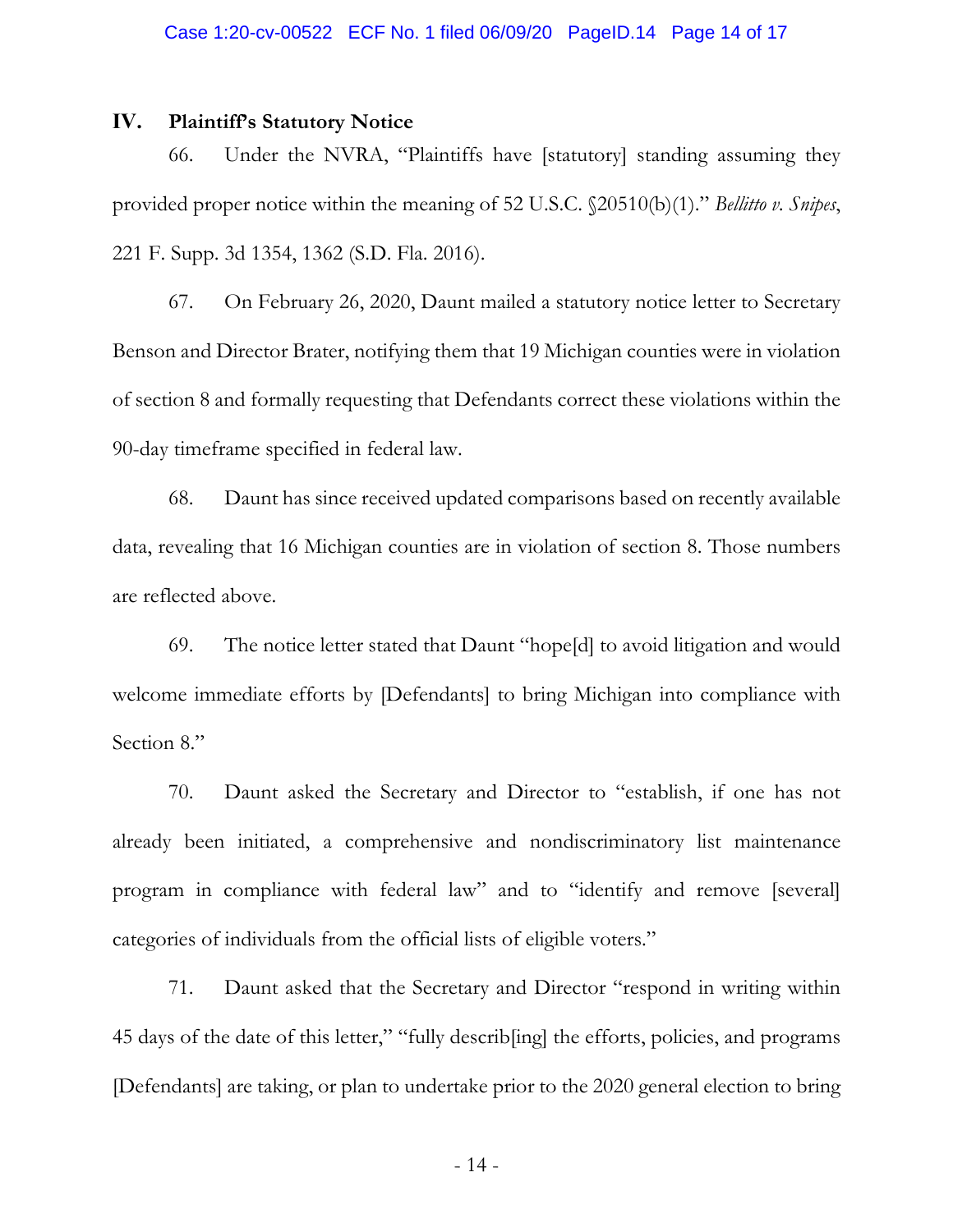#### Case 1:20-cv-00522 ECF No. 1 filed 06/09/20 PageID.15 Page 15 of 17

Michigan into compliance with Section 8" and "not[ing] when [they] plan to begin and complete each specified measure and the results of any programs or activities you have already undertaken."

72. Additionally, Daunt requested that the Secretary and Director advise him "what policies are presently in place, or will be put in place, to ensure effective and routine coordination of list maintenance activities with the federal, state, and local entities" and to provide him with "a description of the specific steps [they] intend to take to ensure routine and effective list maintenance on a continuing basis beyond the 2020 election.

73. Daunt also requested that all Defendants take steps to preserve documents as required by section 8(i) of the NVRA, 52 U.S.C. §20507(i)(1)-(2), and other federal law. *See e.g.*, *In re Enron Corp. Sec., Derivative & Erisa Litig.*, 762 F. Supp. 2d 942, 963 (S.D. Tex. 2010) ("The obligation to preserve evidence arises when the party has notice that the evidence is relevant to litigation or when a party should have known that the evidence may be relevant to future litigation.").

74. Finally, the notice letter stated that Daunt would file a lawsuit under 52 U.S.C. §20510(b)(2) if the identified violations were not corrected within 90 days of receipt of his letter.

75. Defendants failed to respond to the notice letter.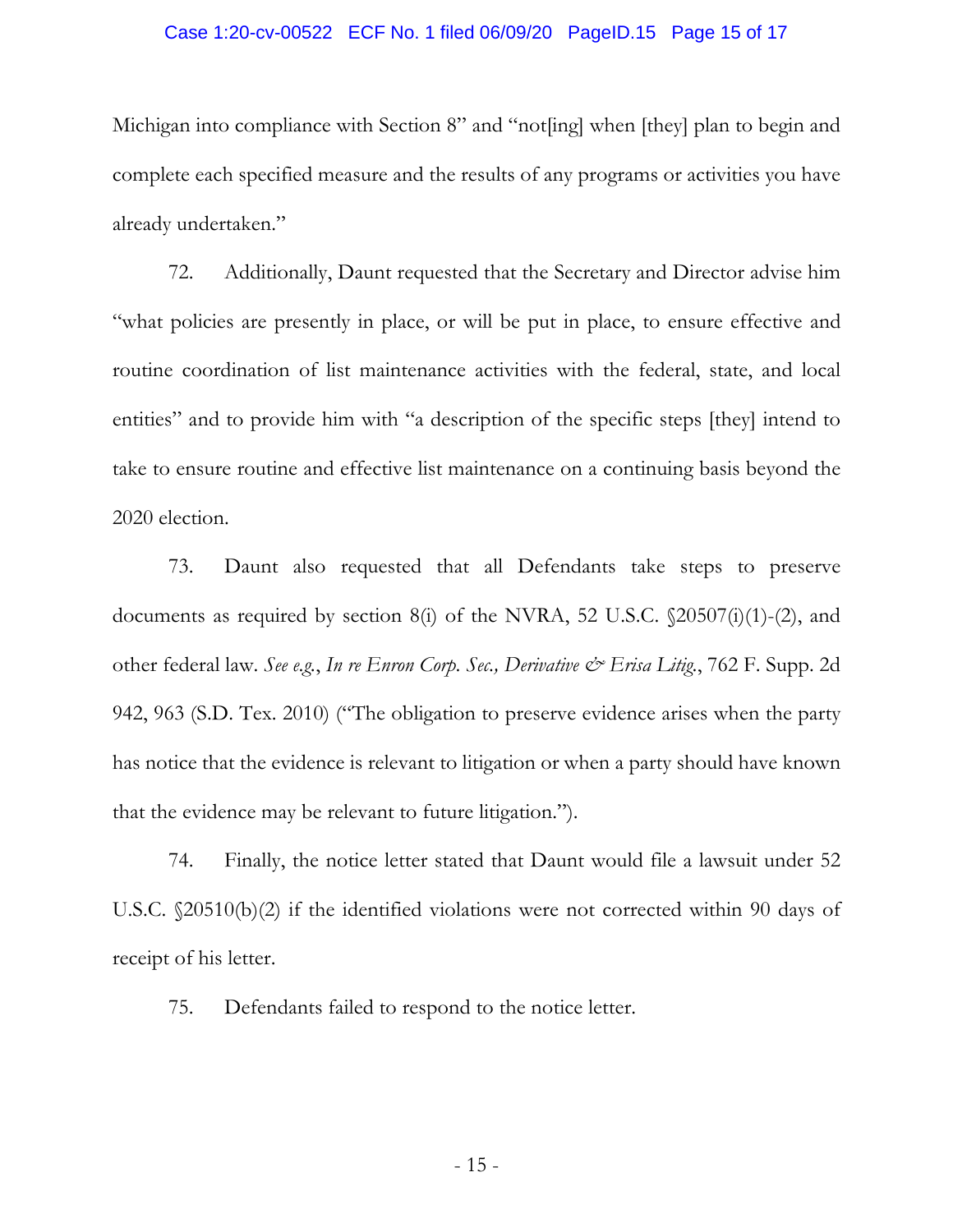# **COUNT Violation of the NVRA**

76. Plaintiff repeats and realleges each of the prior allegations in this complaint.

77. Defendants have failed to make reasonable efforts to conduct voter listmaintenance as required by §20507(a)(4) of the NVRA.

78. Plaintiff has suffered irreparable injuries as a direct result of Defendants' violation of section 8 of the NVRA.

79. Plaintiff will continue to be injured by Defendants' violations of section 8 of the NVRA until Defendants are enjoined from violating the law.

80. Plaintiff has no adequate remedy at law.

**WHEREFORE**, Plaintiff respectfully requests that this Court enter judgment

in favor of Plaintiff and against Defendants and provide the following relief:

- A. A declaratory judgment that Defendants are in violation of section 8 of the NVRA;
- B. A permanent injunction barring Defendants from violating section 8 of the NVRA;
- C. A preliminary injunction ensuring that Defendants' failures to comply with section 8 of the NVRA are cured prior to the 2020 general election.
- D. A preliminary injunction compelling Defendants to preserve all election list-maintenance records requested by Plaintiff;
- E. An order instructing Defendants to develop and implement reasonable and effective registration list-maintenance programs to cure their failure to comply with section 8 of the NVRA and to ensure that ineligible registrants are not on the voter rolls;